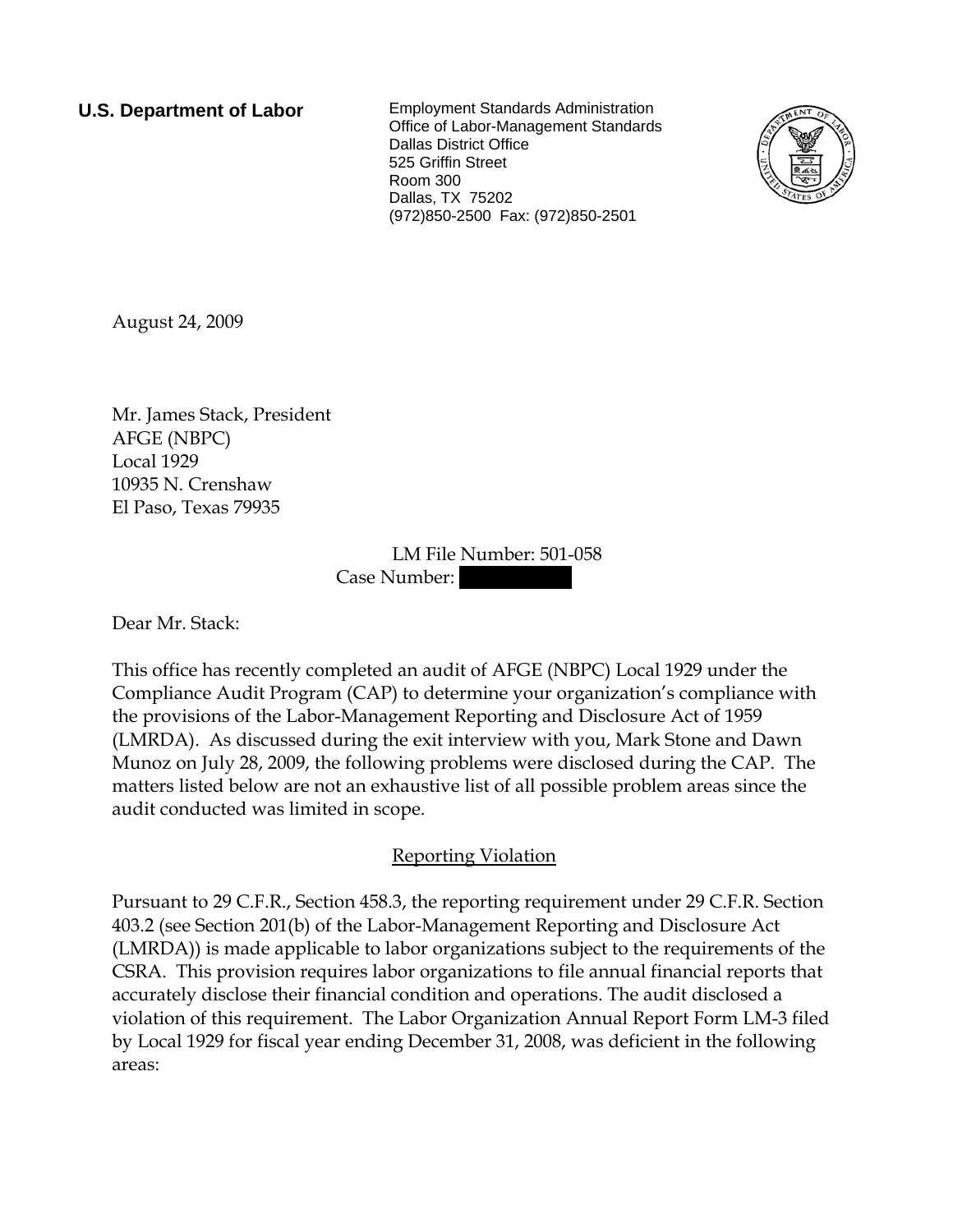Mr. James Stack August 24, 2009 Page 2 of 3

Disbursements Improperly Reported

 Local 1929 had only one part-time officer during the audit year. However, allowances and other disbursements to various officers and employees were incorrectly reported as salary before taxes and other deductions. Disbursements for allowances and other disbursements for officers should be properly reported in Item 24(E) Officers Allowance and Other Disbursements. Local 1929 also incorrectly reported office rental space payments as mortgage payable. Disbursements for renting office space should be properly reported in Item 48 Office and Administrative Expense.

 Local 1929 must file an amended Form LM-3 for fiscal year ending December 31, 2008, to correct the deficient items discussed above. I provided you with a blank form and instructions, and advised you that the reporting forms and instructions are available on the OLMS website (www.olms.dol.gov). The amended Form LM-3 should be submitted to this office at the above address as soon as possible, but not later than August 31, 2009. Before filing, review the report thoroughly to be sure it is complete, accurate, and signed properly with original signatures.

## Other Violation

The audit disclosed the following other violation:

Inadequate Bonding

Pursuant to 29 C.F.R. Section 458.35, officers and employees of any labor organization subject to the CSRA are required to be bonded in accordance with Section 502(a) of the LMRDA. This provision requires that union officers and employees be bonded for no less than 10% of the total funds those individuals or their predecessors handled during the preceding fiscal year. Officers and employees of Local 1929 are currently bonded for \$5,000; however, they must be bonded for at least \$24,000.

Local 1929's officers and employees are currently bonded for \$5,000, but they must be bonded for at least \$24,000. Local 1929 should obtain adequate bonding coverage for its officers and employees immediately. Please provide proof of